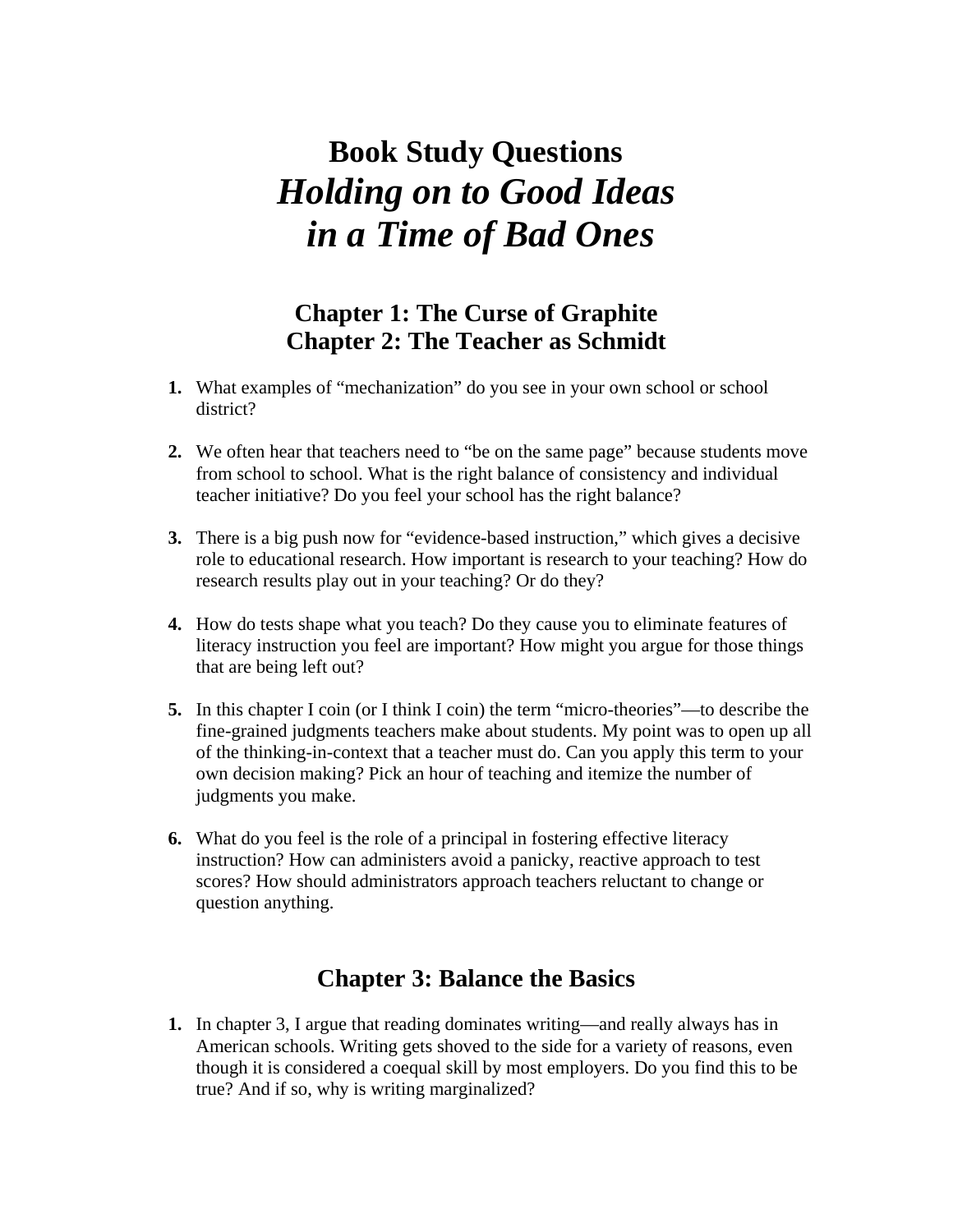- **2.** There is still the general view that a teacher's job is to mark all errors—even though it is doubtful that this accomplishes much beyond creating a huge and unpleasant role for the teacher. What alternatives for dealing with correction can you imagine?
- **3.** In your school, how well is writing integrated into the subject areas? To what extent do teachers of other subjects see their job as teaching "content" and not writing? What excellent examples of content-area writing exist in your school?
- **4.** I argue in this chapter that we live in a "documentary society," where virtually all positions require writing. As a project, can you have students explore the kinds of writing adults do in the workplace? What skills do they find most important?

# **Chapter 4: Expressive Writing**

- **1.** Think about your own writing process. When do you feel fluent and natural in your writing? When do you feel blocked and hesitant? Based on your own experience, what conditions enable you to write? How can we ensure that students get the same opportunities?
- **2.** What is the role of required forms—like the 5-paragraph format—in learning to write? What does it enable? What does it inhibit? What other formats should students be aware of?
- **3.** One problem students have with expository writing and argumentation is that they haven't read a lot of it. I always argue that you can't hit a target that you have never seen. How can you build in frequent experiences where students read op-ed pieces, editorials, blogs, etc?
- **4.** How can we ask students to do more informal, free writing in class (maybe on a prompt from the teacher) without creating a huge paper load?
- **5.** Should the literature criticism paper be the primary form in high school English classes? It is not a form that students read—nor that many adults read. Are there other forms of writing about literature that may seem more real to students—e.g. evaluating more recent books and justifying those evaluations? This is a common form on the Internet for evaluating everything from recipes to novels.

## **Chapter 5: Popular Culture as a Literacy Tool Chapter 6: Literacy and Pleasure**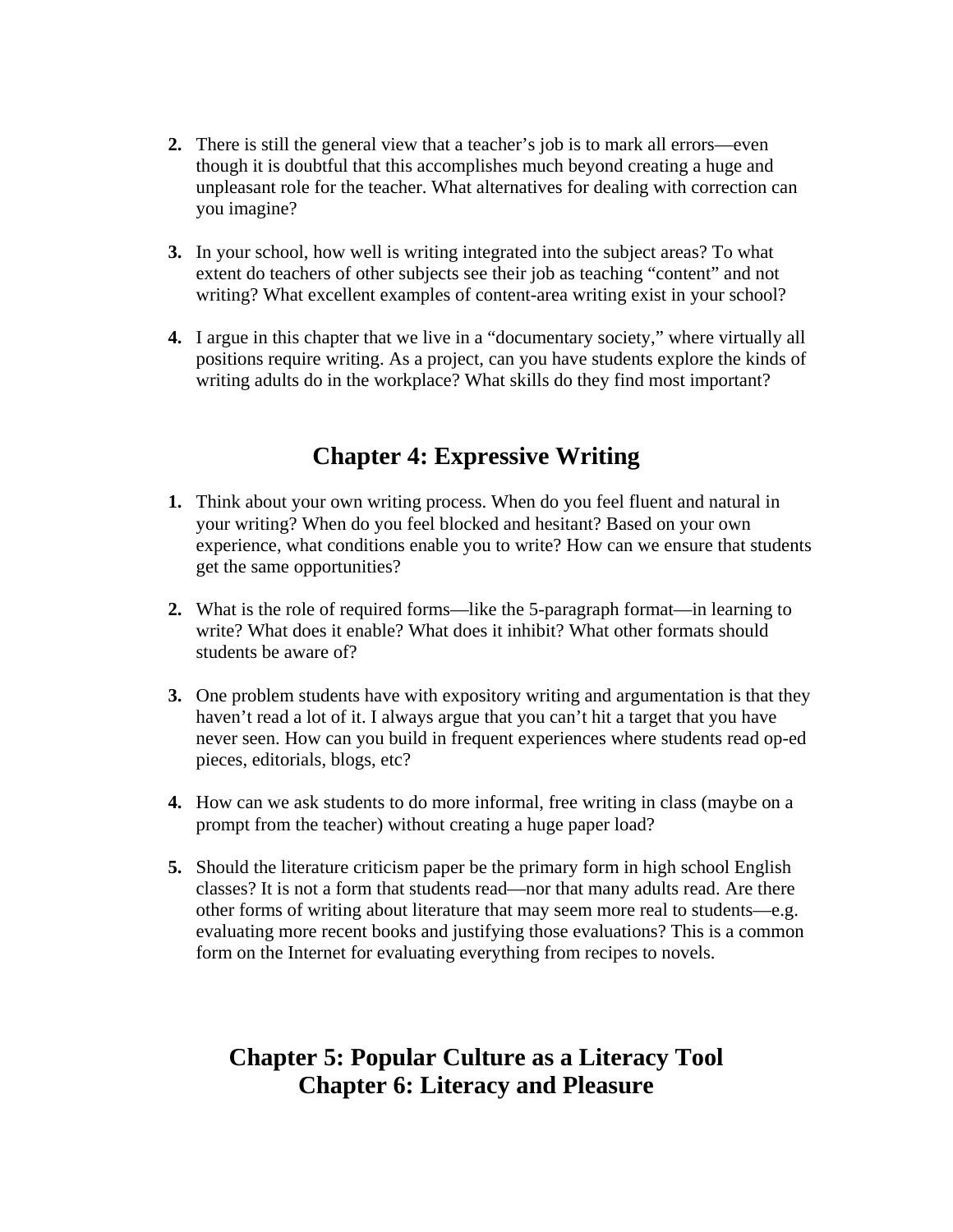- **1.** Many of us "became readers" not by reading great literature but by reading some popular series. Free write for 10 minutes on how you became a reader and what books were crucial.
- **2.** One popular way of teaching literature is the historical survey. There is a logic to this approach, showing the development of literature, but there is a huge drawback: you start with the work that is most remote from the student and work toward work that is closer to his or her experience. And often courses don't really get to the present. So the question is—should surveys be taught backwards, working the present to the past?
- **3.** One of the goals of reading instruction is to help student enter what I call the "reading state" or that Nancie Atwell calls "the reading zone." What is it like for you to enter the reading zone? Can your students describe this total immersion into reading? What do they find "unpleasurable" in reading?
- **4.** According to a recent study of media use, children and young adults in this country average 8 hrs. 33 minutes of media exposure a day, often multitasking. How can schools capitalize on some of this media interest in promoting literacy instruction? To what extent can some of these media narratives provide scaffolds or materials for students to write stories, plays, reviews, etc? What value is there in being aware of these media affiliations?
- **5.** Statistics show that voluntary reading begins to drop off in middle school and that all of the "gains" in elementary school reading dissipate. Is this an inevitable result of the larger social life of middle school students? Or does it reflect a "funis-over" approach to reading that may begin in middle school?

#### **Chapter 7: Uncluttering the Curriculum**

- **1.** Look over your own state standards for reading and writing—or perhaps your own school or district curriculum. Do they seem cluttered to you? If you were to highlight to most important standards what would they be?
- **2.** To what extend do textbooks and purchased systems define the curriculum of your school? What do you find useful in these systems? What do you find restrictive or inappropriate? How flexibly can you use these systems?
- **3.** I had originally titled this chapter "A Curriculum You Could Write on an Envelope." The idea was to define curricular goals in an economical way. Get an envelope and write your reading and writing goals on one side—share them with your partners. I suspect that these are your own "ideas worth fighting for."